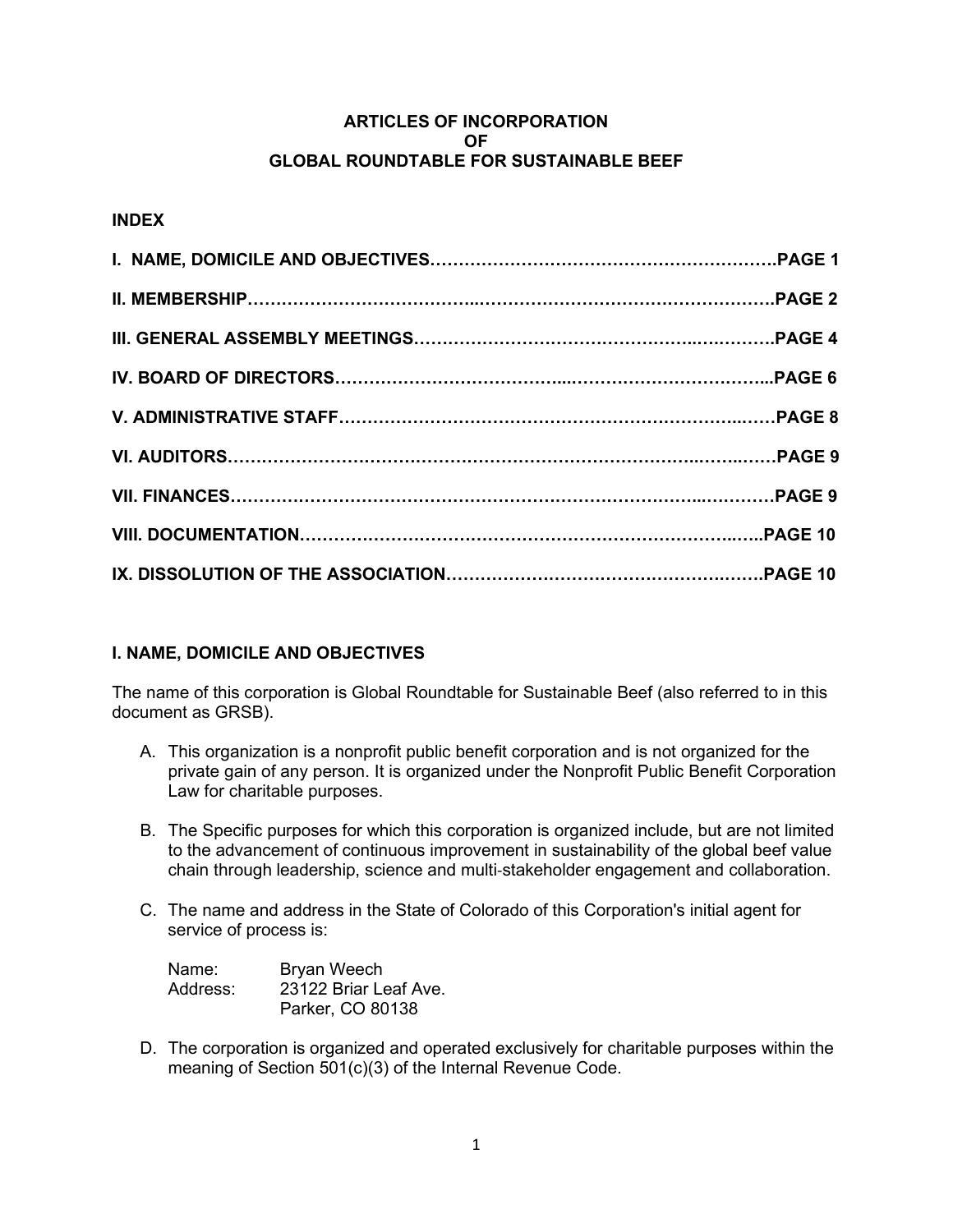- E. Notwithstanding any other provision of these Articles, the corporation shall not carry on any other activities not permitted to be carried on (1) by a corporation exempt from federal income tax under Section 501 (c)(3) of the Internal Revenue Code or (2) by a corporation contributions to which are deductible under Section 170(c)(2) of said Code, or the corresponding provisions of any future statute of the United States.
- F. No substantial part of the activities of this corporation shall consist of carrying on propaganda or otherwise attempting to influence legislation; nor shall the corporation participate or intervene in any political campaign (including the publishing or distribution of statements) on behalf of any candidate for public office.
- G. The names and addresses and office held of the persons designated to act as the initial Board of Directors of this corporation are:

Mr. Cameron Bruett - President JBS USA 1770 Promontory Circle Greeley, CO 80634

Mr. Bryan Weech - Secretary 23122 Briar Leaf Ave. Parker, CO 80138

Mr. Roger Cady - Treasurer Elanco 808 Williams Dr. Eureka, MO 63025

Mr. John Carter - Vice President 120 Blackburn Avenue Nashville, TN 37205

Mr. Robert Fields - Vice President Sam's Club / Walmart 2101 SE Simple Savings Drive Bentonville, AR 72716

H. The property of this Corporation is irrevocably dedicated to charitable purposes and no part of the net income or assets of the corporation shall ever inure to the benefit of any director, trustee, member or officer of this corporation, or to any private person.

#### **II. MEMBERSHIP**

#### **Article 1 - Membership Categories**

A. GRSB shall be composed of two categories of Members: Participating Members with voting rights and Observing and Consulting Members without voting rights.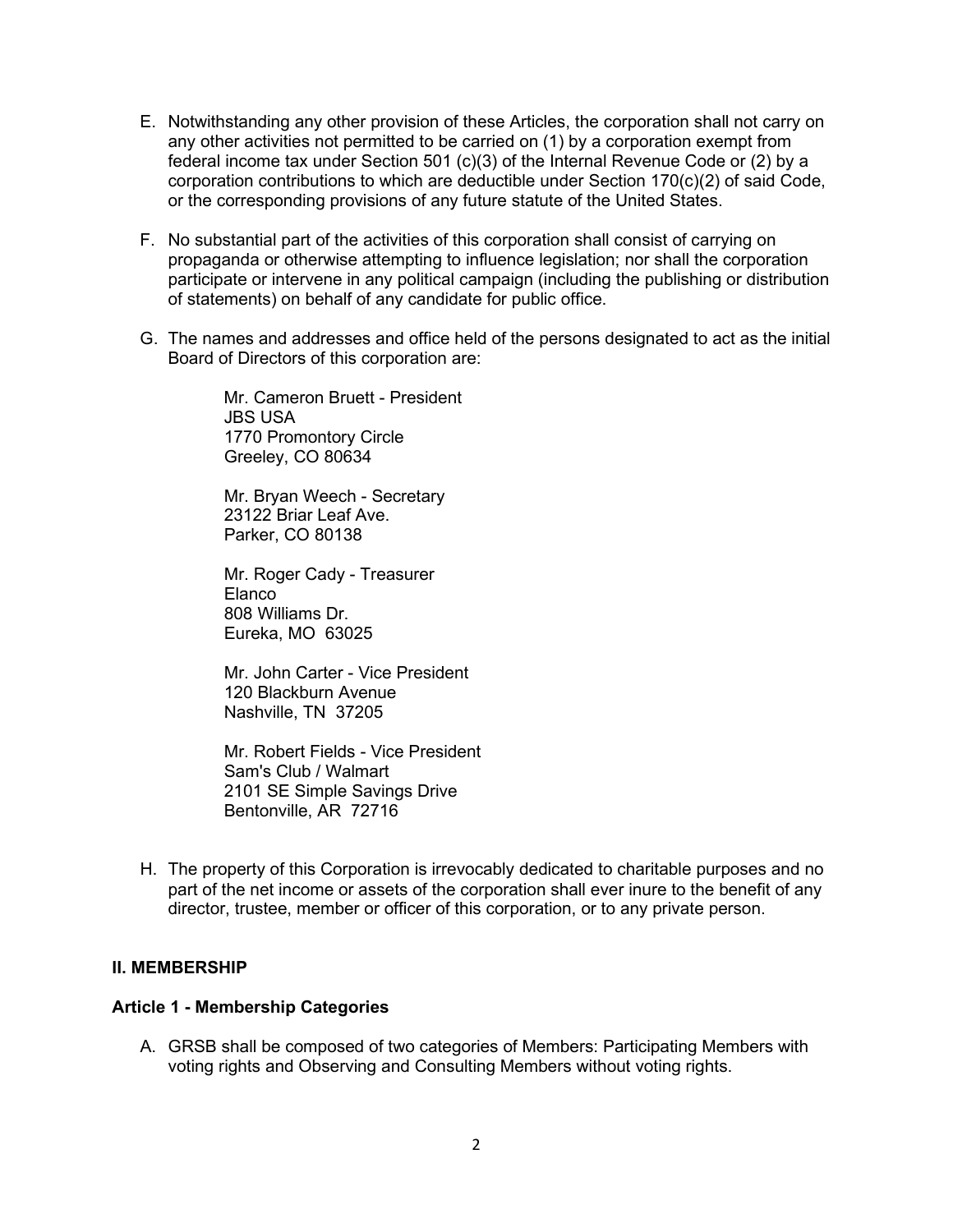- B. Participating Members shall represent organizations willing to contribute to the objectives of GRSB as actors in the beef value chain.
- C. Each Participating Member shall belong to one of the following six<sup>[1](#page-2-0)</sup> constituencies:
	- a. Producers Organizations and associations who are actively engaged in the ownership and management of live cattle used to produce beef;
	- b. Processing Organizations and associations that process live cattle into saleable product;
	- c. Allied Services and Industries All input providers and companies offering services to the beef supply chain, and not buying or selling cattle or beef, and undertaking associated activities.
	- d. Retail Organizations and associations who bring beef and beef‐related products to consumers;
	- e. Civil Society Academic institutions, non‐government and non‐commercial institutions, foundations and associations with a stake in the beef value chain;
	- f. Roundtable [–](#page-2-1) Local, national or regional multi‐stakeholder initiatives who share the vision, mission, and statement of purpose and objectives of GRSB.
- D. Each constituency shall have a member responsible for oversight of voting, conduct, Board of Directors nominations and bringing forth resolutions.
- E. Observing Members individuals and organizations that may otherwise qualify for Participating Membership may apply for Observer status in order to learn and engage in the association. It is expected Observers would work toward becoming Participating Members within a reasonable period of time.
- F. Consulting Members are individuals or organizations such as regulatory authorities, governmental agencies, consulting and auditing firms and donor organizations, which do not belong to one of the six constituencies.

# **Article 2 - Admission**

- A. In order to become a Member of GRSB, a membership application must be completed and sent to the President of the Board of Directors. The Membership and Nominations Committee at the Board of Directors shall rule on current admission requests.
- B. The Board of Directors will be the final authority regarding applicant's status as Participating or Observing Members.

# **Article 3 - Rights of the Members**

- A. Participating Members have voting rights at General Assembly meetings.
- B. Participating members may propose amendments to the Statutes and By‐laws to the Board of Directors for ratification by the General Assembly.

<span id="page-2-1"></span><span id="page-2-0"></span><sup>1</sup> Amended January 24, 2018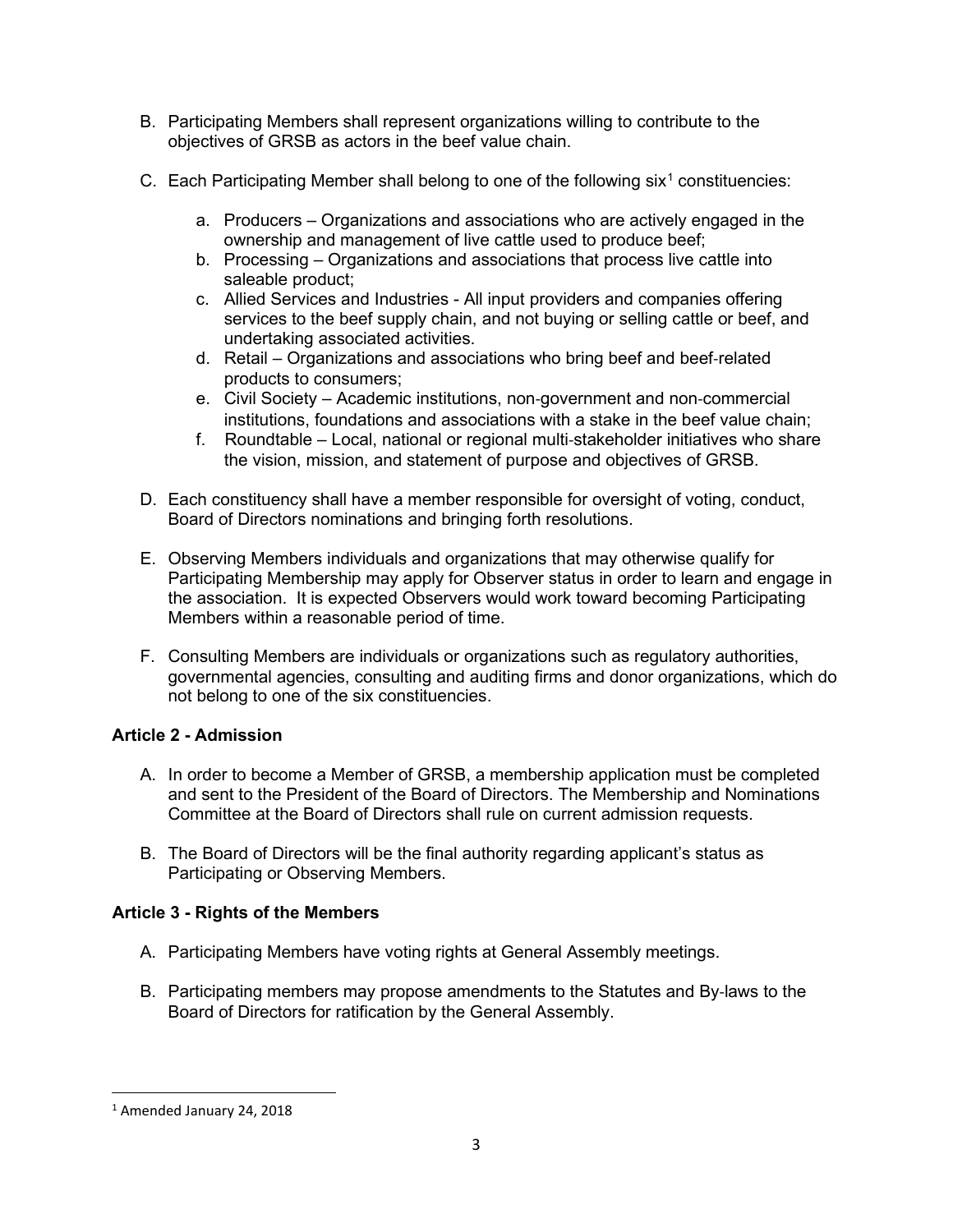- C. Participating Members may propose agenda items and make motions to General Assembly meetings.
- D. Participating Members are eligible for participation in Technical Working Groups and representation in the Board of Directors in their respective constituency as provided for in Article 12.
- E. Observing and Consulting Members may attend and address General Assembly meetings, but they have no voting rights. They may also participate in Technical Working Groups when invited.

### **Article 4 - Obligations and Expectations of the Members**

- A. All Members shall pay an annual membership fee.
- B. All Members are obliged to adhere to GRSB By‐Laws and to support the vision, mission and goals of GRSB.
- C. Participating Members shall designate in writing a representative to exercise their voting rights.
- D. Participating Members are expected to report annually, in writing by the end of the year, on progress towards the objectives of GRSB.

### **Article 5 - Termination of Membership**

- A. A membership shall cease by virtue of:
	- a. resignation by letter to the GRSB Administrative Staff to be effective 30 days after reception of this letter;
	- b. failure to pay membership fees;
	- c. dissolution of a Member's organization;
	- d. termination by the Board of Directors on the basis provided for in the GRSB By‐ laws.

### **III. GENERAL ASSEMBLY MEETINGS (PHYSICAL OR VIRTUAL)**

### **Article 6 - Ordinary and Extraordinary General Assembly Meetings**

- A. An ordinary General Assembly meeting is held annually. The meeting can be in person or via video conference.
- B. An extraordinary General Assembly meeting may be called:
	- a. based on a decision of the Board of Directors;
	- b. at the request of at least one third of the Participating Members; this request must contain the items of discussion for the proposed meeting;
	- c. at the request of the auditor.

### **Article 7 - Notice for the General Assembly Meetings**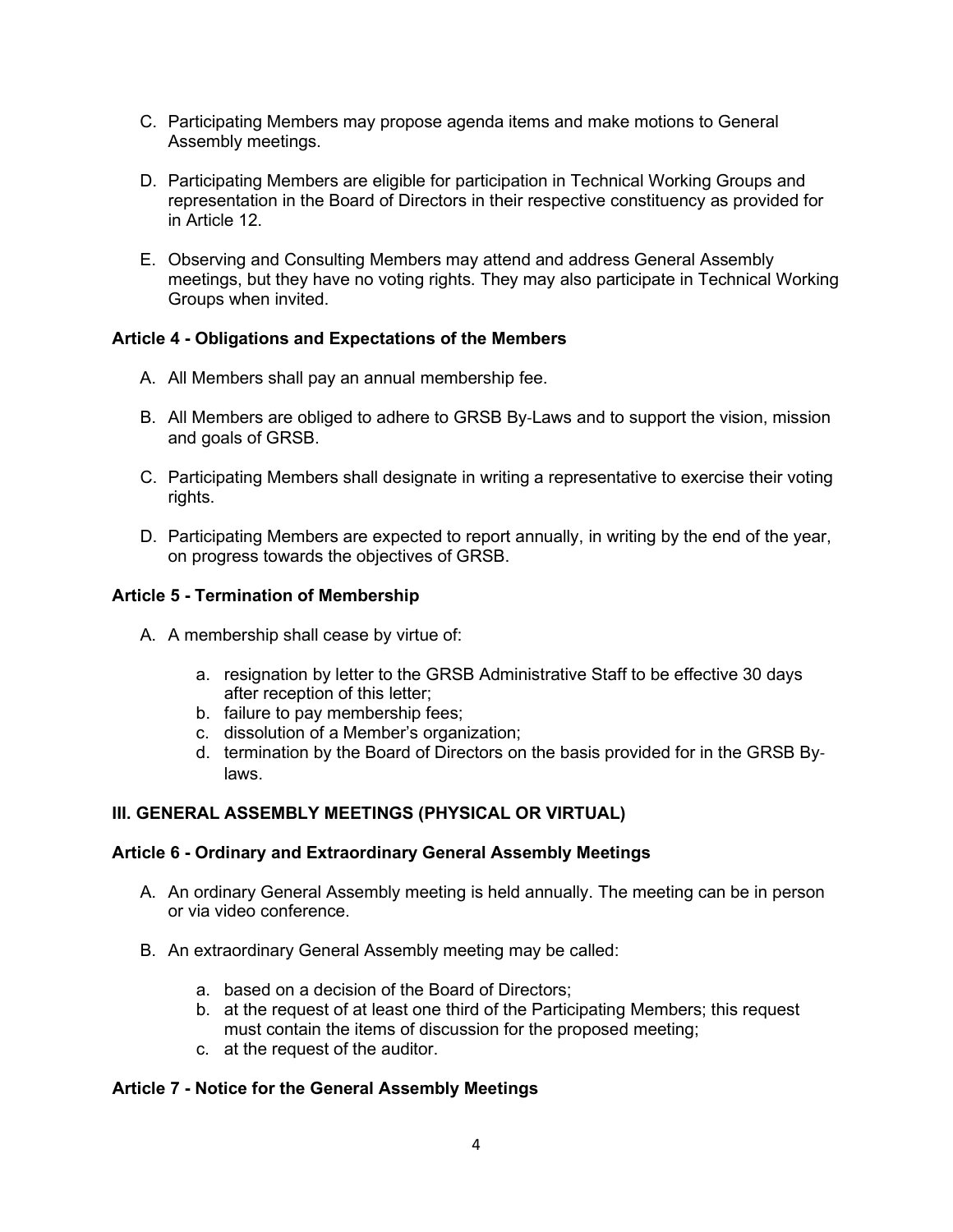- A. A written notice for ordinary General Assembly meetings stating the venue, date and time as well as the agenda, shall be mailed to each Member, with adequate documentation, not less than sixty calendar days prior to the date of the meeting. Communication can be electronic (e‐mail) or physical.
- B. A written notice for an extraordinary General Assembly meeting stating the venue, date and time as well as the agenda, shall be mailed to each Member, with adequate documentation, not less than twenty calendar days prior to the date of the meeting. Communication can be electronic (e‐mail) or physical.

### **Article 8 - Powers of the General Assembly**

- A. The General Assembly is the highest decision‐making body of GRSB. It is composed of all Participating Members. Decisions are reached by vote of Participating Members. The decisions of the General Assembly may not be challenged or altered by the Board of Directors.
- B. The General Assembly has the power to:
	- a. supervise the activities of the governing bodies and may at any time dismiss the latter without prejudice to any contractual rights of those dismissed;
	- b. dismiss members of the Board of Directors which power exists by law whenever justified by good cause;
	- c. accept the financial statements;
	- d. elect the members of the Board of Directors;
	- e. approve an independent auditor of GRSB;
	- f. establish the principal guidelines for the general policy of GRSB;
	- g. approve or reject the membership fees proposed by the Board of Directors;
	- h. ratify amendments to the by-laws and statutes and;
	- i. decide on the dissolution of GRSB.
- C. Formal votes of the General Assembly meetings are restricted to the items stated in the agenda of the written notice.

### **Article 9 - Resolutions**

- A. The General Assembly meeting is composed of all Participating and Observing Members or their representatives. The General Assembly meeting shall have a quorum if the majority of Participating Members have voted.
- B. A 50% majority within each constituency and two‐thirds majority vote across constituencies is required to pass a resolution.
- C. The Participating Members vote by constituencies.
- D. If a Participating Member is not able to attend the General Assembly meeting, such Participating Member can delegate its voting rights in writing to another person within their organization.

# **Article 10 - General Assembly Voting Principles**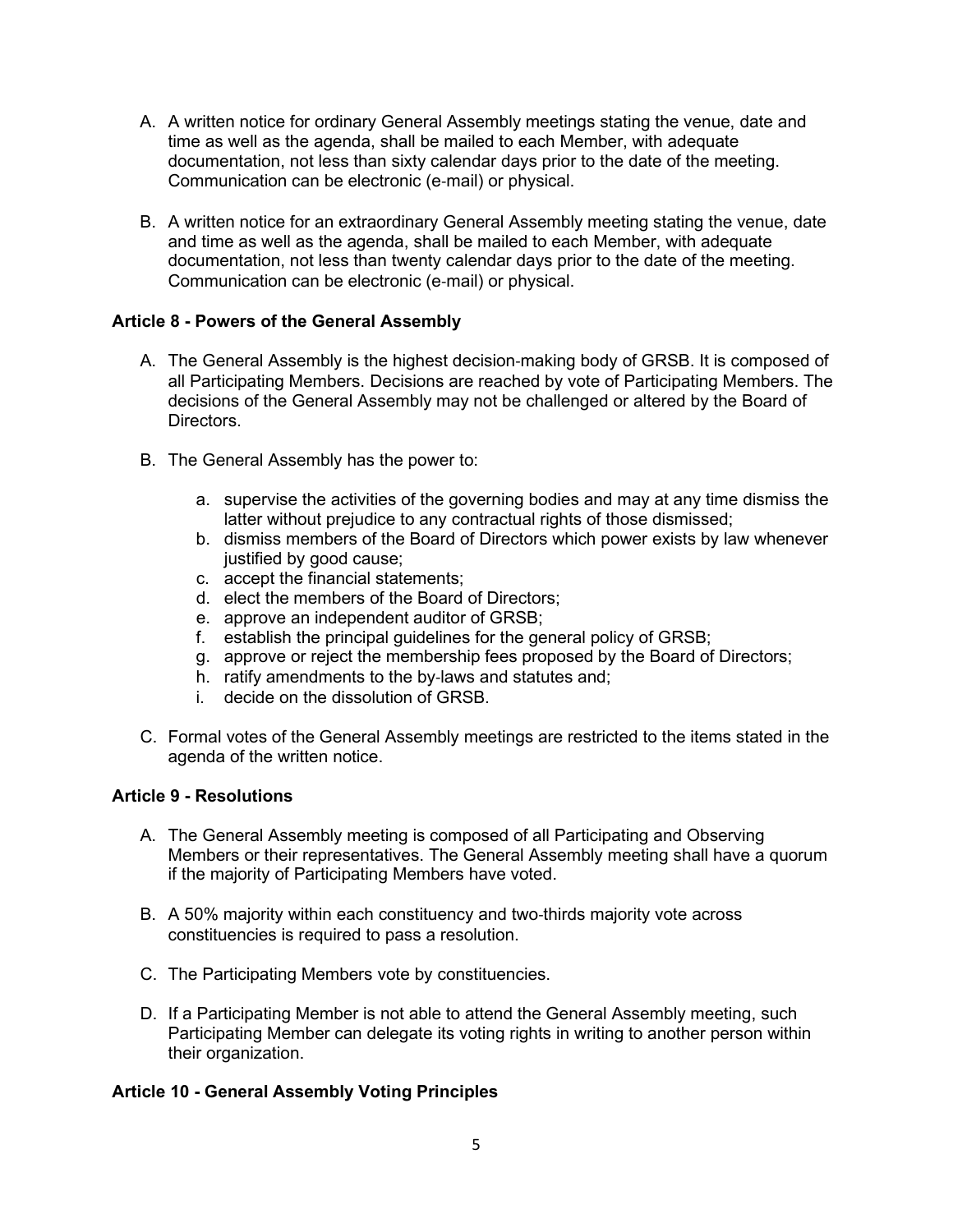- A. The following voting principles are provided to ensure that General Assembly votes are fair and balanced. These principles avoid the potential for one particular size of organizations dominating a particular constituency's voting and encourage consensus building within and between constituencies.
- B. Each GRSB Member shall have one vote within their respective constituency. The individual General Assembly votes are cast then calculated to determine the Aggregated constituency vote for each of the five constituencies.
- C. The Aggregated constituency vote is calculated according to the following process:
	- a. Each constituency is allocated nine aggregated constituency votes with each tier within the constituency receiving three votes. The exceptions are the Round Table constituency which is allocated twelve aggregated constituency votes and only has one tier, and the Producer Constituency [w](#page-5-0)hich is allocated twelve aggregated constituency votes and has four tiers.
	- b. Each tier's votes will be cast according to the percentage distribution of its member's votes (rounded to the nearest hundredth). The aggregated constituency vote is the total Yes and No votes of all tiers within the constituency.

(See example chart below.)

1. Individual member votes are cast and counted within their constituency tier. In this case a total of 20 members in Tier 1 voted.

2. The respective percentage of Yes and No votes are multiplied by the number of votes per tier to calculate the Tier votes. In this case, 75% voted yes multiplied by 3

#### **Constituency Example**

| Tier                                         | <b>Individual</b> |    | Constituency        | <b>Tier Votes</b> |      |
|----------------------------------------------|-------------------|----|---------------------|-------------------|------|
|                                              | Yes               | No | <b>Votes / Tier</b> | Yes               | No   |
| lTier 1                                      |                   |    |                     | 2.25              | 0.75 |
| Tier 2                                       |                   |    |                     | 2.40              | 0.60 |
| Tier 3                                       |                   |    |                     | 1.80              | 1.20 |
| <b>Aggregated Constituency Vote (passed)</b> |                   |    | 6.45                | 2.55              |      |

3. The Tier votes are summed to determine if the vote meets the majority requirement for passing any resolution. In this case,  $2.25 + 2.40 + 1.80 = 6.45$ 

4. Then the Aggregated constituency votes of all six constituencies are summed to determine if the vote meets teh 2/3rd majority requirement.

D. The resolutions and votes are taken by open ballot, in person, or via electronic communication.

#### <span id="page-5-0"></span>**Article 11 - Minutes**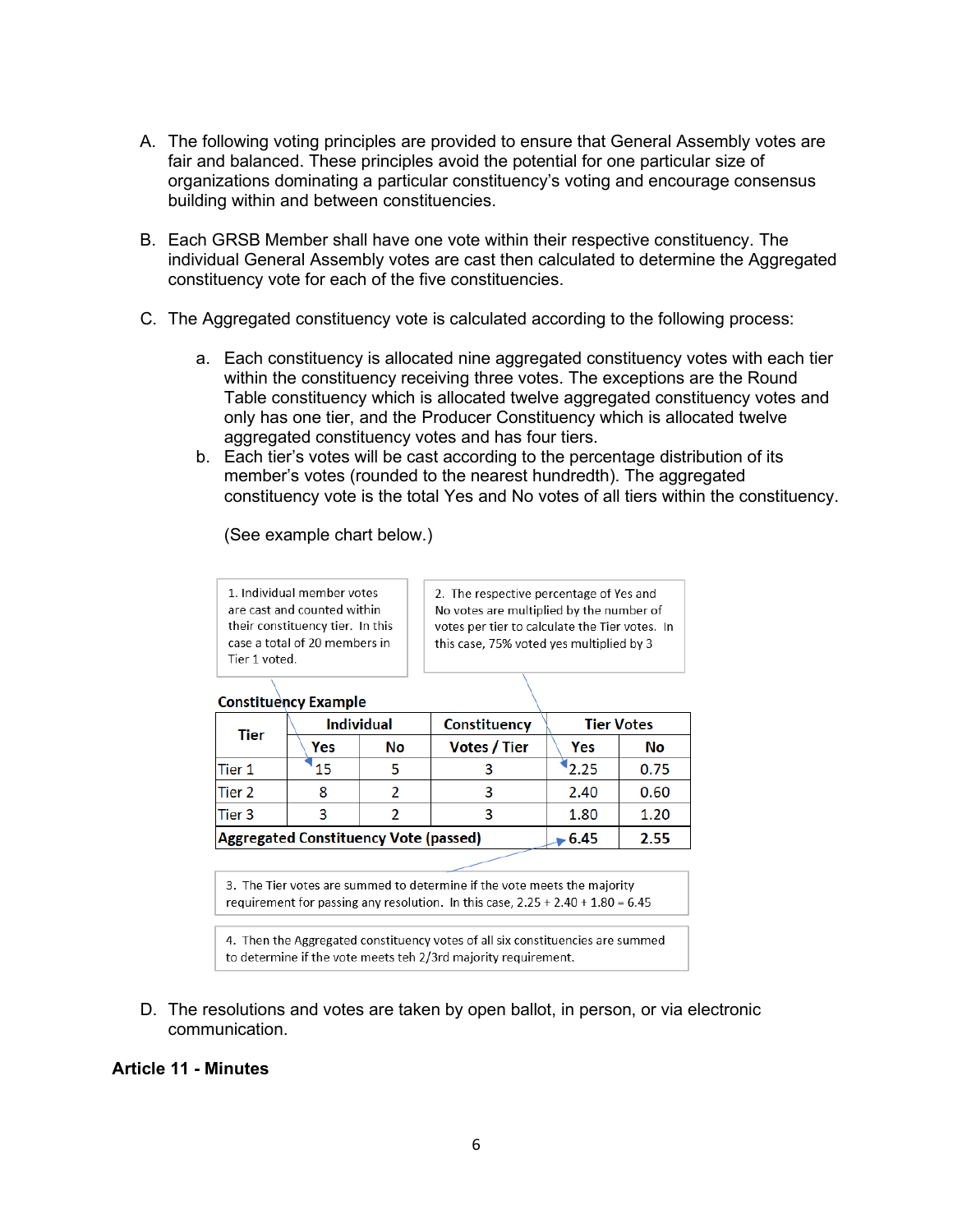A. The deliberations of the General Assembly meetings shall be recorded in minutes prepared and signed by the President and approved by the General Assembly.

# **IV. BOARD OF DIRECTORS**

### **Article 12 - Composition and Constitutio[n4](#page-6-0), [5](#page-6-1)**

- A. The board of directors consists of 20 voting members drawn from the 6 constituencies, 4 from producers, 3 from processing, 3 from allied services and industries, 3 from retail, 3 from civil society, and 4 from regional and national roundtables.
	- a. There are an additional 3 ex officio members, nominated by the membership; the President, the Vice President (who succeeds the President in the normal course of events) and the Secretary/Treasurer. These three members are non-voting except in the case of a tied vote in which case the President may cast vote to break a tie.
- B. Each constituency group is responsible for electing its own respective members to the Board of Directors. Terms are two years in length.
- C. In case of a vacancy, the members of Board of Directors representing the constituency with the vacancy shall designate an interim substitute until the next General Assembly. The Board of Directors constitutes itself. The Board of Directors elects a President, Vice‐ President, and Secretary/Treasurer. Together with a further two members elected from the membership, at-large, these officers form the Executive Committee.
- D. The Board of Directors shall adopt all policies and procedures necessary for the management of its activities and may within the frame of its powers, delegate part of its powers and responsibilities to an Executive Committee.
- E. The President of the Board of Directors will serve a one‐year term and should have served at least eleven months in a leadership role in GRSB or regional beef roundtable prior to being elected. The President is eligible for re-election, serving a maximum of two consecutive one-year terms.
- F. The Board of Directors shall adopt all policies and procedures necessary for the management of its activities and may delegate part of its responsibilities to the Administrative Staff, see part V.

# **Article 13 - Powers and Responsibilities**

- A. The Board of Directors shall have power in all matters delegated to it by the Statutes of the General Assembly.
- B. The powers of the Board of Directors shall include, without limitation:

<span id="page-6-0"></span><sup>4</sup> Adopted February 27, 2015

<span id="page-6-1"></span><sup>5</sup> Amended January 24, 2018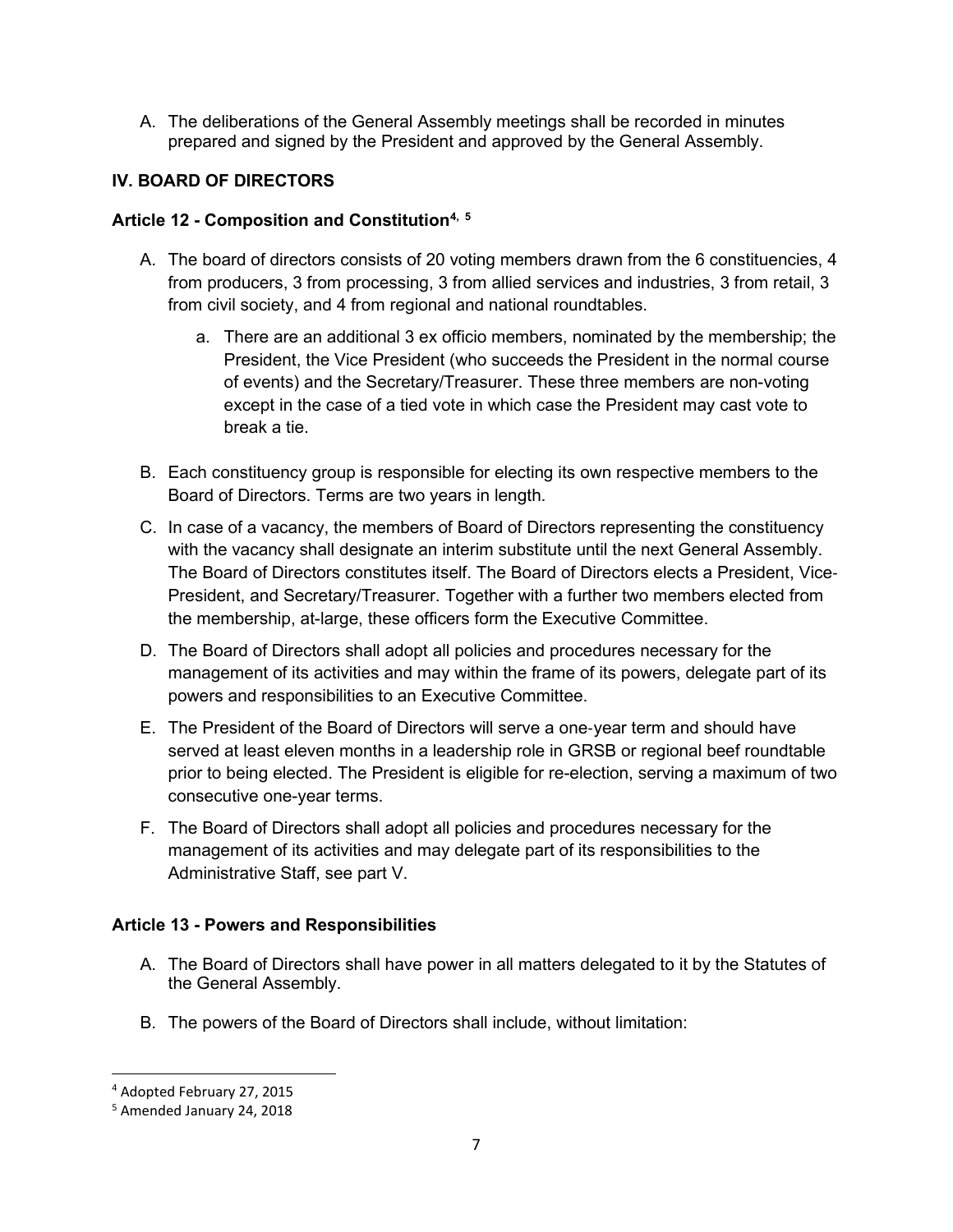- a. promoting the strategic priorities and objectives of GRSB;
- b. electing and holding the Executive Committee of GRSB accountable;
- c. preparing and organizing the ordinary and extraordinary General Assembly meetings;
- d. appointing, directing and controlling the Administrative Staff of GRSB;
- e. establishing the organization's strategic priorities and objectives;
- f. admitting and excluding Members;
- g. reviewing and approving the scope of work for the Technical Working groups, and;
- h. delegating responsibilities to Committees and Administrative Staff as they see fit.
- C. The powers of the Executive Committee shall include, without limitation:
	- a. preparing the agenda for the Board of Directors meetings;
	- b. performing the roles of President, Secretary and Treasurer, and;
	- c. performing the fiduciary responsibilities including, but not limited to budget review, approval and monitoring and hiring and supervising auditors.

#### **Article 14 - Meetings (Physical or Virtual)**

- A. An annual meeting of the Board of Directors may take place immediately before or after the General Assembly meeting. Meetings at regular intervals shall take place, upon the decision of the Board of Directors.
- B. The annual meeting of the Board of Directors is called by the President in writing (e‐mail suffices) and mailed to each member of the Board of Directors at least 30 days prior to the date of the meeting.
- C. Meeting notes of all Board of Directors and Executive Committee meeting will be kept by the Administrative Staff and will be made available publicly within in two (2) weeks of the meeting.

### **Article 15 - Decisions**

- A. The Board of Directors meetings shall have a quorum if more than 50% of its members are present (physically, telephone or video conference). The Board of Directors may instead of holding a meeting take a circular decision by obtaining the vote of all members in writing (e‐mail suffices). However, each member of the Board of Directors shall be entitled to call for a formal meeting instead of the circular decision.
- B. The Board of Directors will make decisions through a majority vote. Minority viewpoints will be documented for the written record of decision-making.

### **Article 16 - Signature and Representation**

A. All acts binding the association shall be signed by the President of the Executive Committee, within the limits of their powers and as per the decision of the Board of Directors. The President may assign in writing the authority to sign on their behalf to any other member of the Board of Directors. The President of the Executive Committee may delegate authority within an approved expenditure limit to the Executive Director or similar responsible individual/body as the President sees fit.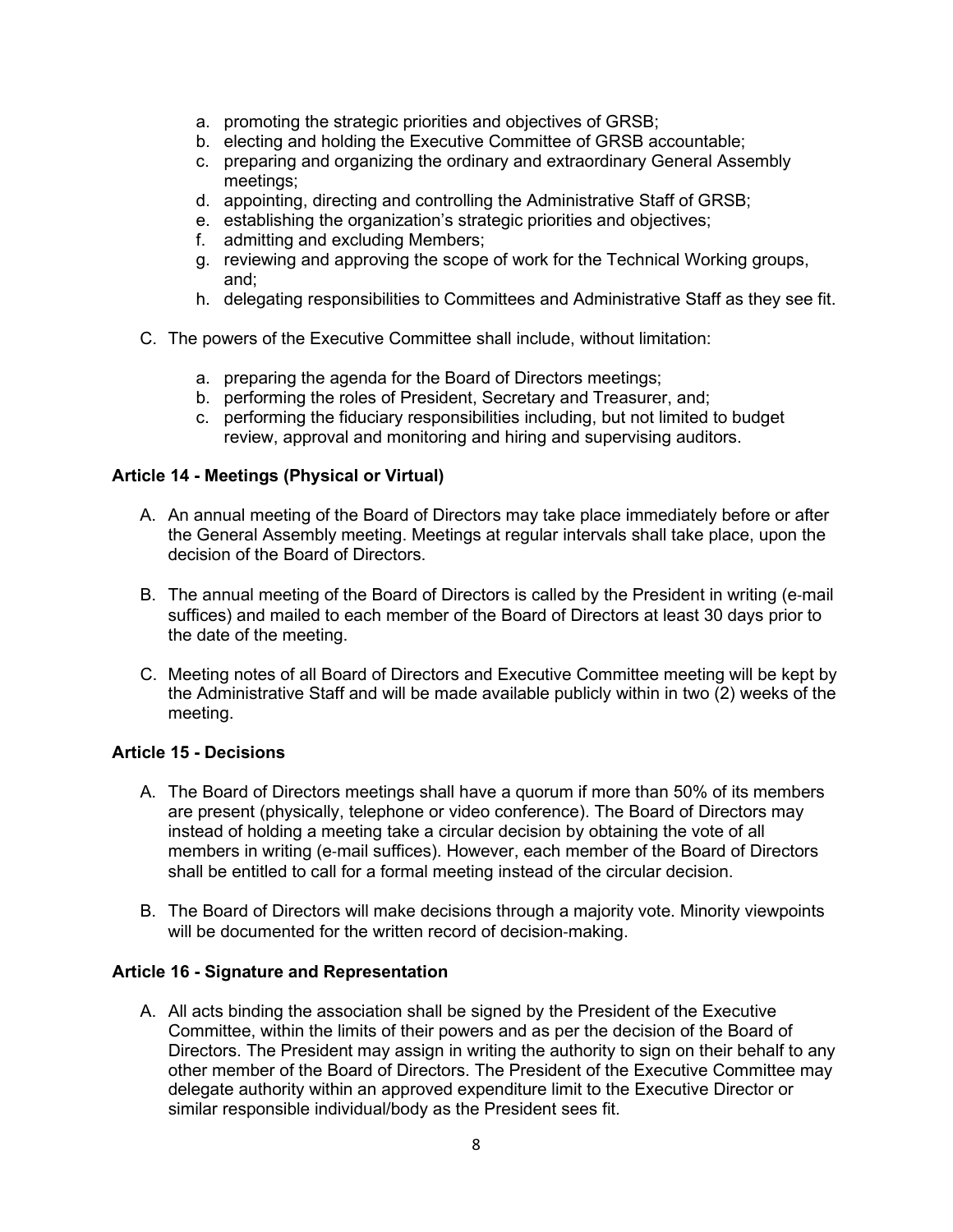### **V. ADMINISTRATIVE STAFF**

#### **Article 17 - Appointment and Organization**

- A. The Executive Director of the Administrative Staff serves at the pleasure of the Board of Directors. All other members of the Administrative Staff are appointed by the Executive Director and report to the Executive Director.
- B. The Executive Director reports to the President of the Board of Directors.

### **Article 18 - Tasks**

A. The Administrative Staff shall be in charge of the operational management of GRSB with its responsibilities delegated to it by the Executive Committee and the Board of Directors.

### **VI. AUDITORS**

#### **Article 19 - Accounting Year**

- A. The accounting year corresponds to the calendar year.
- B. Accounts will be managed according to U.S. Generally Accepted Accounting Principles (GAAP).
- C. The annual accounts are issued as per December 31.

#### **Article 20 - Annual Accounts**

- A. The auditors shall carry out an annual audit. They shall examine the annual accounts and provide to the General Assembly a written report and assessment of the financial statements.
- B. Once every five years, a full and comprehensive audit will be performed.

#### **Article 21 - Independence**

- A. The General Assembly approves the auditor(s). The auditor(s) must be independent.
- B. Neither the Board of Directors members, nor companies directly affiliated with the Board of Directors or General Assembly members may act as auditors.

### **VII. FINANCES**

### **Article 22 - Assets**

- A. The assets of GRSB are:
	- a. membership fees;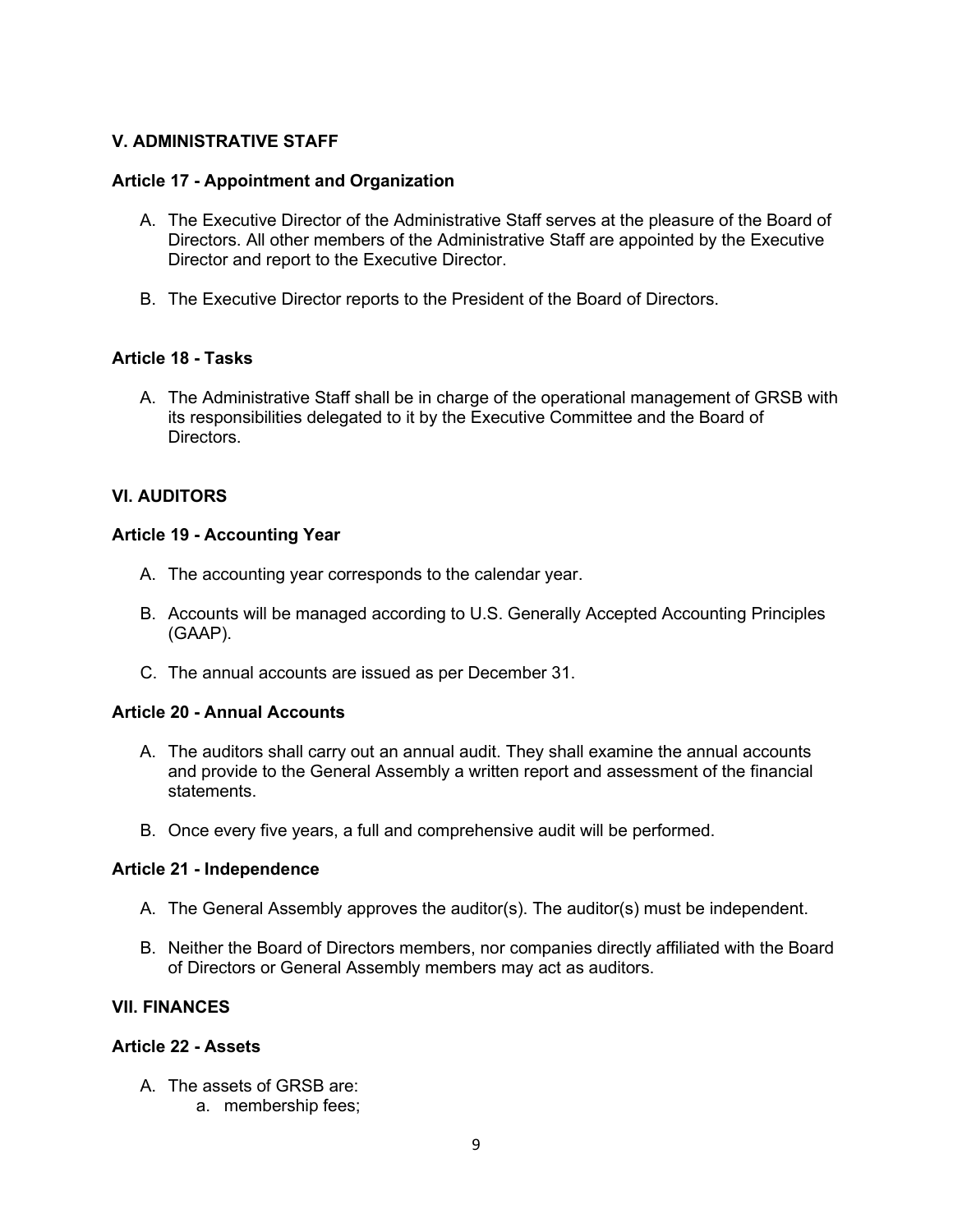- b. real property;
- c. intellectual property;
- d. donations, and legacies, and
- e. other contributions.

### **Article 23 - Membership fees**

- A. All Members of GRSB will pay an annual membership fee.
- B. The Board of Directors determines the amount of the membership fees and all other dues of the Members, as well as the method of payment and submits them to the approval of the General Assembly at the General Assembly meeting.

# **Article 24 - Liability**

- A. For any claims whatsoever, GRSB's liability is limited to its assets. No member or Administrative Staff employee is personally liable for any liabilities of GRSB.
- B. GRSB indemnifies its Board of Directors members and Administrative Staff employees if they are a party to any suit when they are acting in good faith.

# **Article 25 - Member Interests in the Assets of GRSB**

- A. Membership fees are not reimbursed. All interests of each Member in the funds, investments and other assets belonging to GRSB shall immediately cease and terminate in the event that the membership of such Member in GRSB shall terminate, for any reason whatsoever.
- B. In the event of Member termination, such Member shall have no claim on account of the other Members, or their representatives, or any of them, with regard to the assets of GRSB.

### **VIII. DOCUMENTATION**

### **Article 26 - Publicly Available Documents**

A. The minutes of the meetings of the General Assembly and the Board of Directors will be publicly available on the GRSB website within 10 days. Hard copies will be available on request, at the expense of the requestor.

# **IX. DISSOLUTION OF THE ASSOCIATION**

### **Article 27 - Dissolution of the Association**

- A. The dissolution of the association requires a quorum of three‐quarters of all Participating Members. The decision must be adopted by a three‐quarter majority vote.
- B. Upon the dissolution or winding up of the corporation, any assets remaining after payment of, or provision for payment of, all debts and liabilities shall be distributed to a governmental entity described in Section 170(b)(1) (A)(v) of the Internal Revenue Code, or to a nonprofit fund, foundation, or corporation which is organized and operated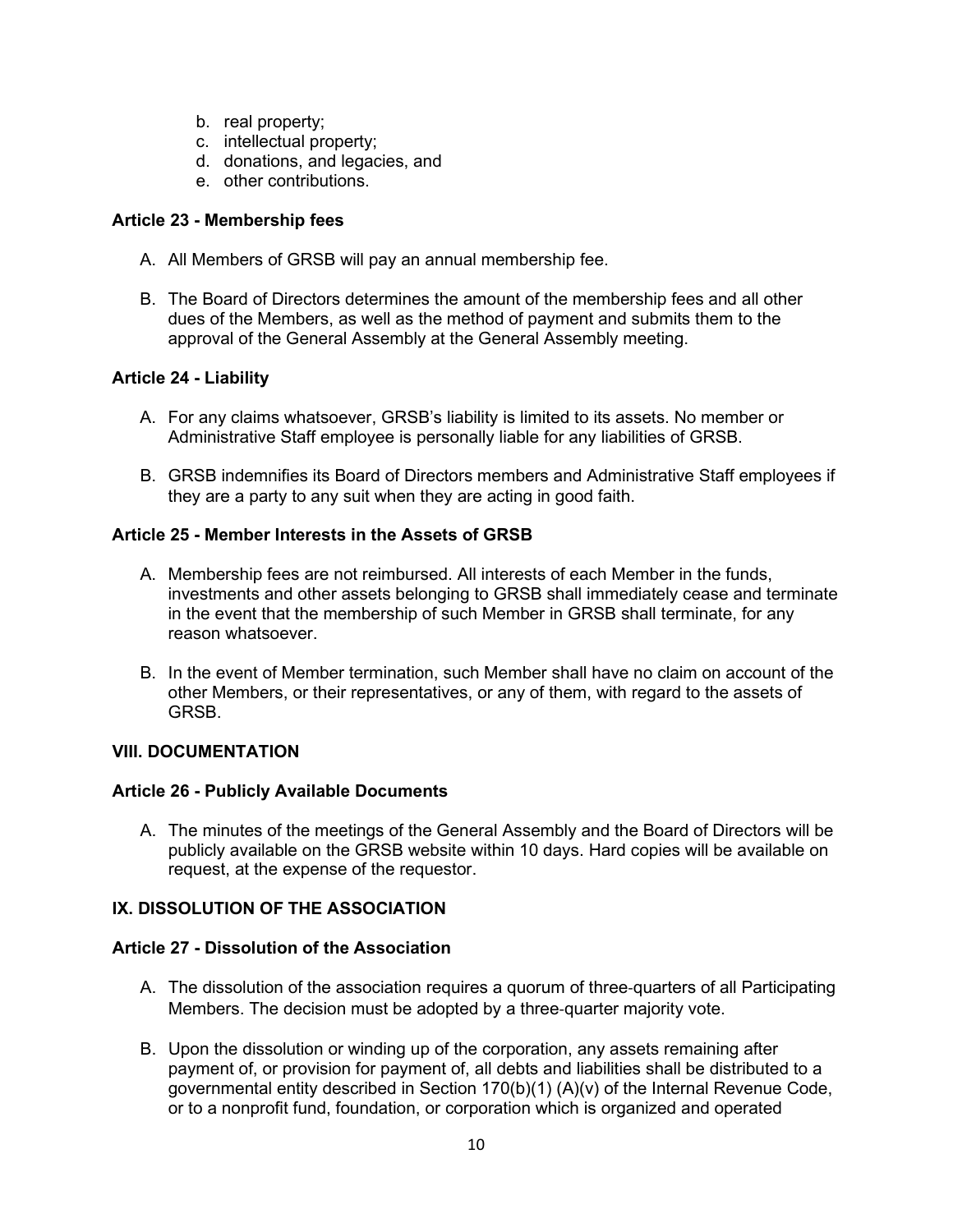exclusively for charitable purposes, which has established its tax exempt status under Section 501(c)(3) of the Internal Revenue Code, and which is qualified to receive "qualified conservation contributions" within the meaning of Section 170(h) of said Code, or the corresponding provisions of any future statute of the United States.

IN WITNESS WHEREOF, the undersigned, being the Incorporators of Global Roundtable for Sustainable Beef and the initial directors named in these Articles of Incorporation on January 9, 2013.

INCORPORATORS

 $\_$ Cameron Bruett, Incorporator

\_\_\_\_\_\_\_\_\_\_\_\_\_\_\_\_\_\_\_\_\_\_\_\_\_\_\_\_\_\_\_\_\_ Bryan Weech, Incorporator

 $\_$ Roger Cady, Incorporator

 $\_$ John Carter, Incorporator

\_\_\_\_\_\_\_\_\_\_\_\_\_\_\_\_\_\_\_\_\_\_\_\_\_\_\_\_\_\_\_\_\_ Robert Fields, Incorporator

**DIRECTORS** 

 $\_$ Cameron Bruett, Director

\_\_\_\_\_\_\_\_\_\_\_\_\_\_\_\_\_\_\_\_\_\_\_\_\_\_\_\_\_\_\_\_\_ Bryan Weech, Director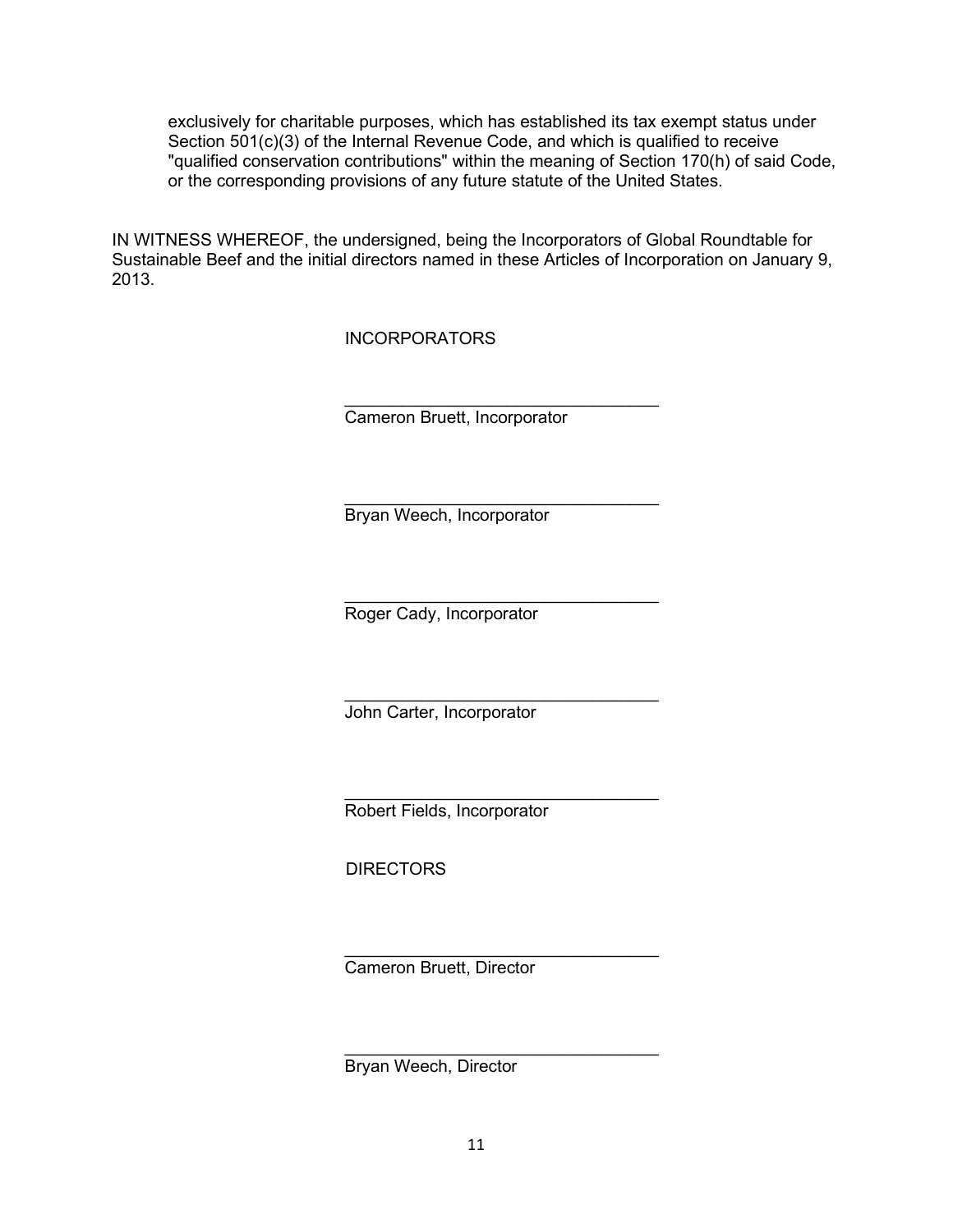Roger Cady, Director

\_\_\_\_\_\_\_\_\_\_\_\_\_\_\_\_\_\_\_\_\_\_\_\_\_\_\_\_\_\_\_\_\_

 $\_$ 

\_\_\_\_\_\_\_\_\_\_\_\_\_\_\_\_\_\_\_\_\_\_\_\_\_\_\_\_\_\_\_\_\_

John Carter, Director

Robert Fields, Director

Cameron Bruett, Incorporator

\_\_\_\_\_\_\_\_\_\_\_\_\_\_\_\_\_\_\_\_\_\_\_\_\_\_\_\_\_\_\_\_\_

\_\_\_\_\_\_\_\_\_\_\_\_\_\_\_\_\_\_\_\_\_\_\_\_\_\_\_\_\_\_\_\_\_

\_\_\_\_\_\_\_\_\_\_\_\_\_\_\_\_\_\_\_\_\_\_\_\_\_\_\_\_\_\_\_\_\_

\_\_\_\_\_\_\_\_\_\_\_\_\_\_\_\_\_\_\_\_\_\_\_\_\_\_\_\_\_\_\_\_\_

Bryan Weech, Incorporator

Roger Cady, Director

John Carter, Director